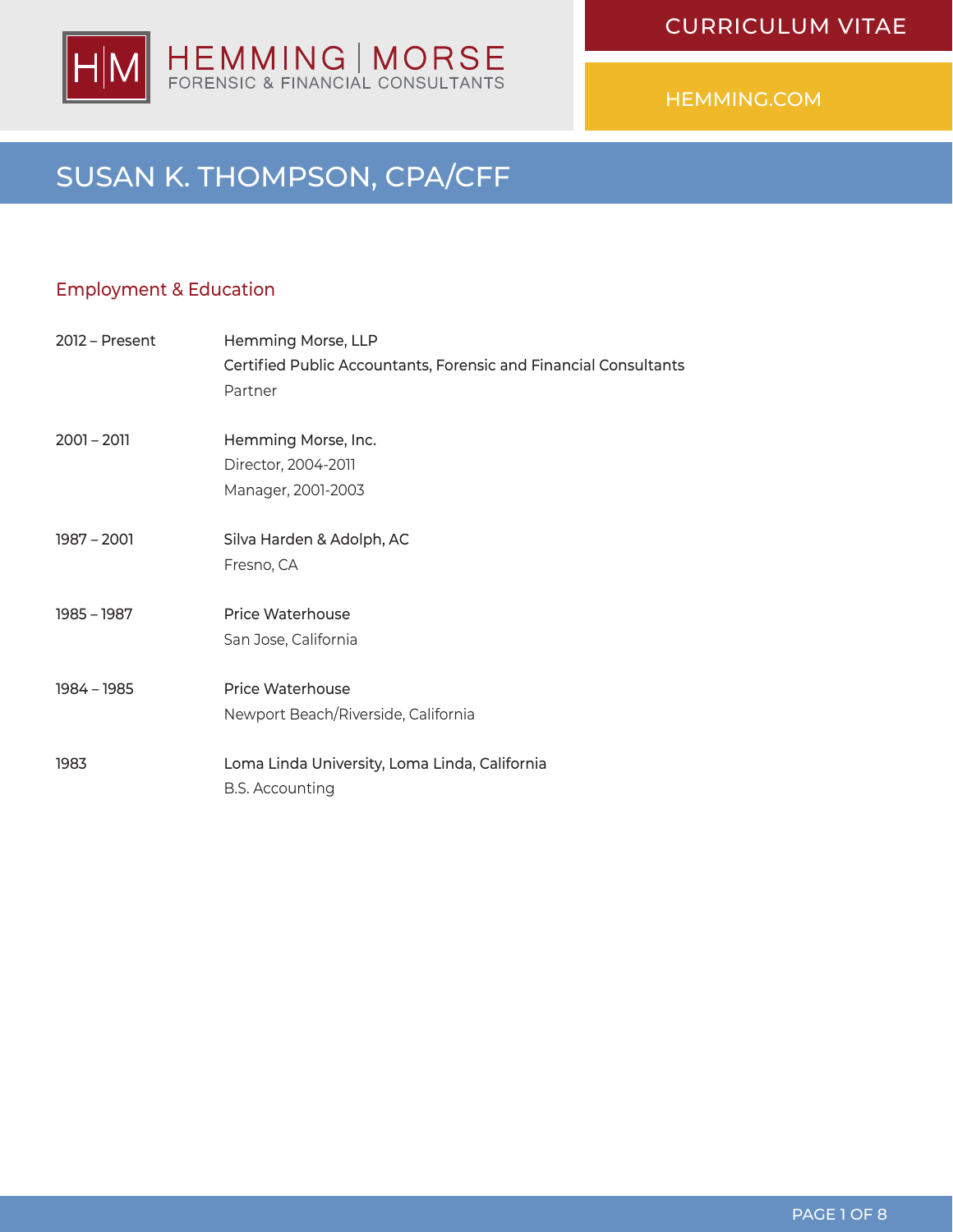

# SUSAN K. THOMPSON, CPA/CFF

## Professional & Service Affiliations

- Certified Public Accountant, State of California
- Certified in Financial Forensics
- California Society of Certified Public Accountants
	- Member, Forensic Services Section for Economic Damages
	- Member, Forensic Services Section for Fraud
	- Member, Litigation Steering Committee, 1997-2001
	- Chair, Litigation Services Committee, Fresno Chapter, 1997-1999

### Seminar Instruction/Presentations

- Speaker, AICPA Forensics & Valuation Services Conference: When Good Food Goes Bad, 2015
- Speaker, California Society of CPAs Economic Damages Section Conference – Business Interruptions: When Good Food Goes Bad, 2015

## **Testimony**

#### Trial and Arbitration

- Pontus MAG Fairfield, LLC v. Barber Auto Mall Properties, LP, Barber Fairfield Management Company, LLC and Ronald L. Barber, et al. (2022), JAMS Arbitration Case No. 1130009285
- Christopher S. Vincent and Shelby G. Vincent v Joi K. Stephens, Trustee of the Trust A, A Division of the Stephens Family Trust U/D/T (2022), California Superior Court, County of Santa Barbara, Case No. 16CECG02450
- American Institute of Certified Public Accountants
	- Loma Linda University Alumni Association
	- Smile For A Lifetime, Fresno/Clovis Chapter
	- Board of Directors, 2011- 2019 Publications
- Co-editor of The Witness Chair, published quarterly by the Litigation Sections of the California Society of Certified Public Accountants, 1999-2002

- Speaker, State Association of County Auditors 103rd Conference – Developing Your Fraud Investigation Through Percipient and Subject Interviews, 2013
- Speaker, Fresno Chapter of the Institute of Management Accountants

- Sandra N. Eddleman and Madelyn Lue Eddleman on behalf of The Morro Bay Ranch L.P. v. Joann Roemer Jones, et al. (2020) California Superior Court, San Luis Obispo County, Case No. 1:14-cv-01889-DAD-JLT
- Mandeep Singh Samrai dba American Quality Logistics, et al. v. Harjit Singh Samrahi, et al. (2019) California Superior Court, Fresno County Case No. 16CECG02450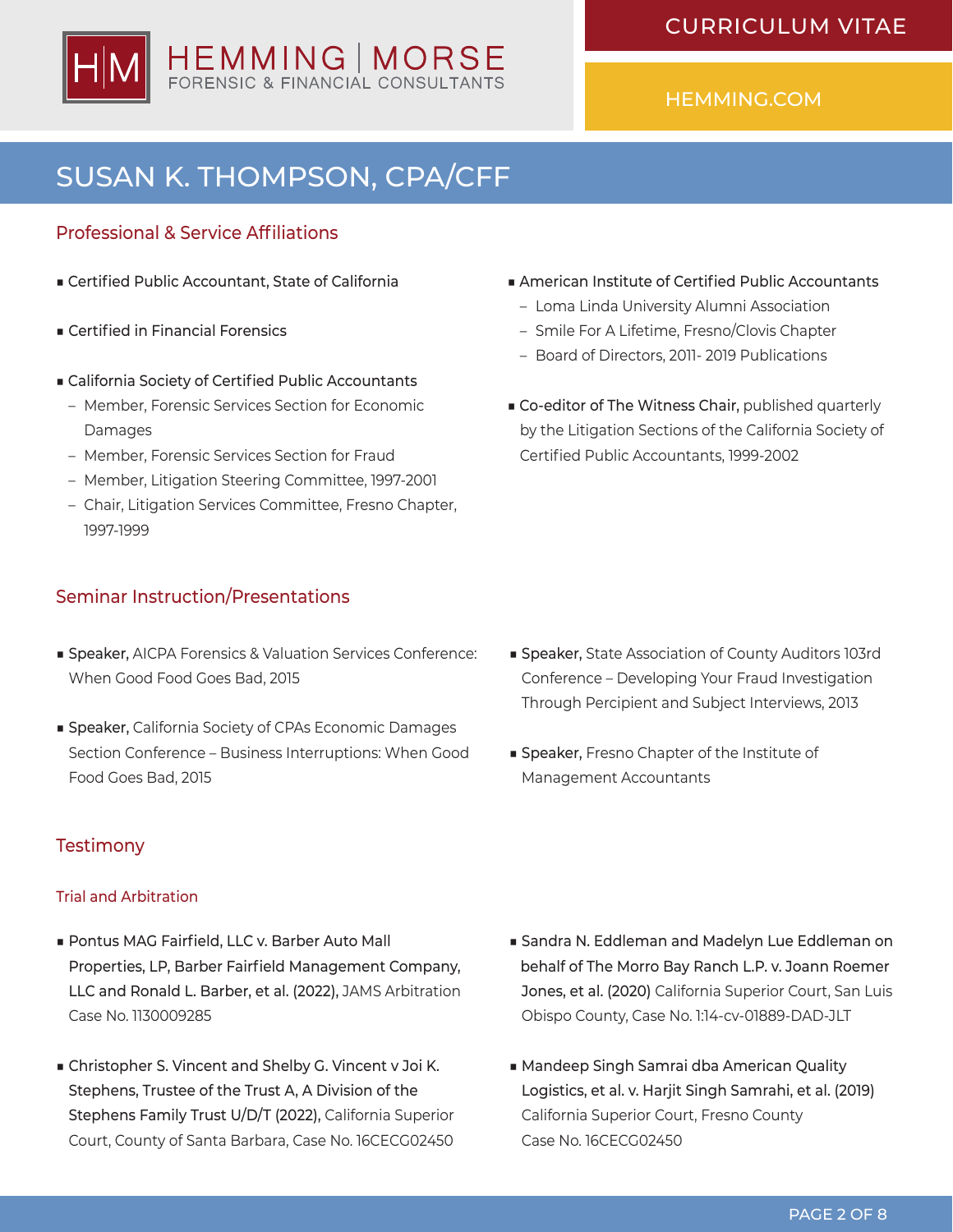

# SUSAN K. THOMPSON, CPA/CFF

#### Testimony continued

Trial and Arbitration continued

- C & C Properties, et al. v. Shell Pipeline Company, et al. (2019) U.S. District Court Eastern District of California Case No. 1:14-cv-01889-DAD-JLT
- Timothy Norman, Ph.D. v. Hanna Boys Center, Inc. (2018) California Superior Court, Sonoma County SCV-260065
- Cynthia Klein v. Kewel Munger, a.k.a. Kable Munger, et al. (2018) California Superior Court, Kern County Case No. S-1500-CV-276206 SPC
- Ariel Elia v. John Roberts, Texas Environmental Products, Inc. (2017) U.S. District Court Eastern District of California, Fresno Division, Case No. 1:16-cv-00557-AWI-EPG
- Ted Switzer v. Flournoy Management, LLC, et al. (2017) California Superior Court, Fresno County Central Divison, Case No. 11CECG04395 MWS
- Baltara Enterprises, L.P. v. R&C Patterson Family Limited Partnership, et al. (2017) California Superior Court, Fresno County Case No. 14CECG01033 MWS
- Bobby L. Lo and Nancy V. Lo v. Greater Fresno Health Organization, Inc.. dba North Marks Clinic; Vang Moua, et al. (2016) California Superior Court, County of Fresno, Civil Division, Case No. 15CECG00854
- Ashley Lane, LP v. Producers AG Insurance Group (2015) American Arbitration Association Case No. 74-20-1300-0169
- Fresno RV, Inc., et al. v. Paul Evert's RV Country, Inc., et al. (2013) California Superior Court, Fresno County Case No. 11CECG01433
- Muhammad Anwar, M.D. v. State of California, et al. (2012), California Superior Court, Madera County Case No. MCV034056
- Jaime Hernandez v. Eugenia Costa, et al. (2012) California Superior Court, Alameda County Case No. RG1049274
- Lopez, et al. v. Allstate Insurance Company, et al. (2012) California Superior Court, Fresno County Case No. 10CECG01035JH
- In re: Zachariah, Jacob v. AMCO, Inc. (2012) Judicial Arbitration and Mediation Services San Francisco Division, Ref No. 1100068786
- eMocha, LLC, et al. v. Central Plaza Union City, L.P., et al. (2010) California Superior Court, Alameda County Case No. RG06-296460
- Primex Farms, LLC v. Chapparal Farms, Inc. (2010) California Superior Court, Fresno County Case No. 07CECG02935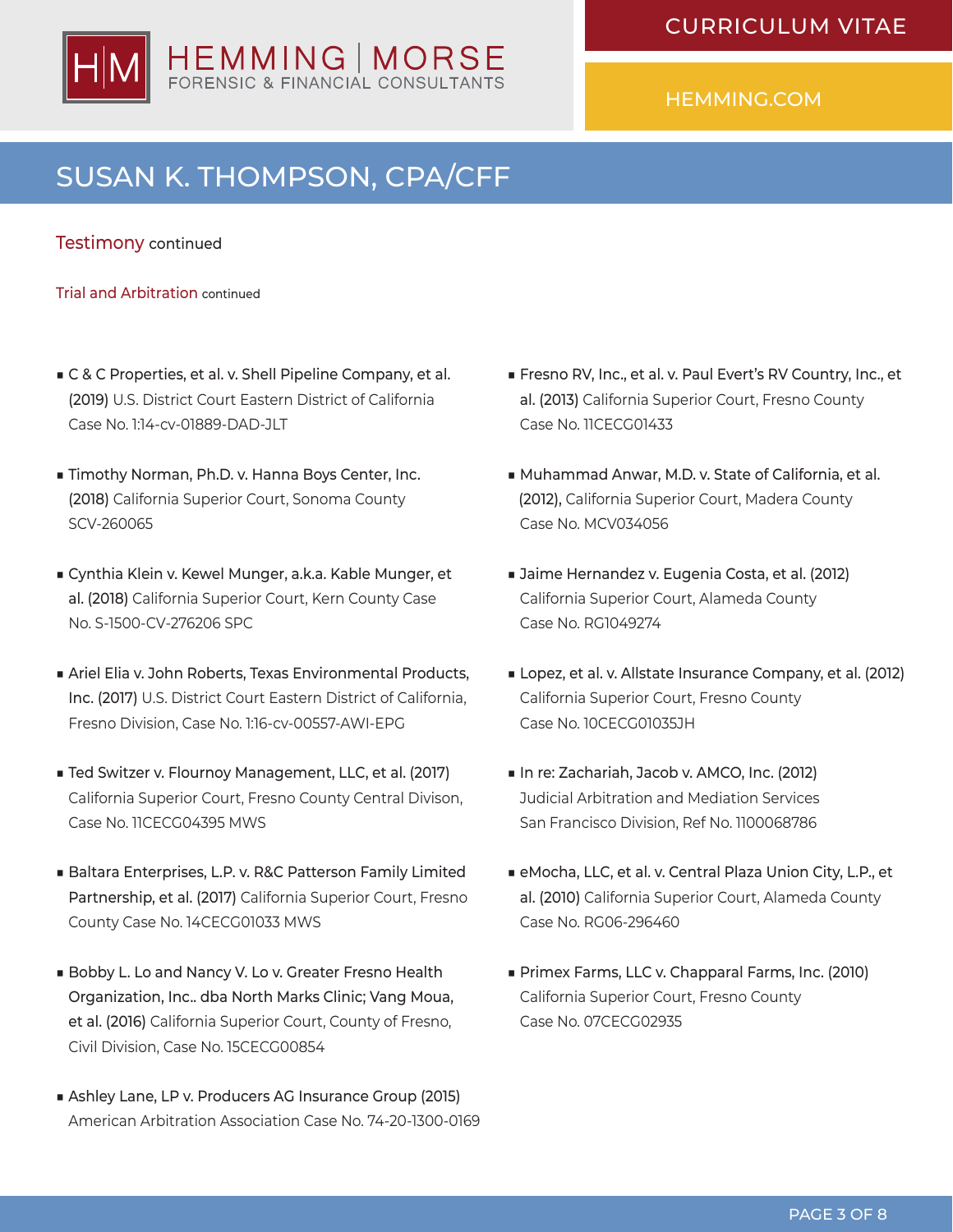

# SUSAN K. THOMPSON, CPA/CFF

#### Testimony continued

#### Deposition

- Terry Sonneveldt, et al. v. Mazda Motor of America, Inc., et al. (2022), U.S. District Court, Central District of California, Case No. 8:19-cv-01298-JLS-KES
- Biodico Westside, LLC v. Red Rock Ranch, Inc. (2022) American Arbitration Association, Case No. 02-19-003-9789
- Christopher S. Vincent and Shelby G. Vincent v Joi K. Stephens, Trustee of the Trust A, A Division of the Stephens Family Trust U/D/T (2022) California Superior Court, County of Santa Barbara, ANACAPA Division, Case No. 19CV04223
- Ronald Garcia and Michiel Harrison v. Harley Davidson Motor Co. Group, LLC (2021) U.S. District Court Northern District of California, San Francisco Division Case No. 3:19-cv-02054 JCS
- Michael Kant v. Bigge Crane and Rigging Co. (2021) California Superior Court, County of Alameda Case No. RG19047780
- Harlan v. Visalia Unified School District, et al. (2020) California Superior Court, Tulare County Case No. VCU271531
- San Carlos Irrigation and Drainage District v. The United States (2020), United States Court of Federal Claims Case No. 18CECG02412
- Patrick Klinger, et al. v. Western Milling, LLC, et al. (2020) American Arbritration Association Case No. 34-2019-00251782
- Michael Jones v. Vinvision Trucking & Storage (2020) California Superior Court, Monterey County Case No. 19CV001091
- Robert P. Garver v. Principal Life Insurance Co., The Roth Companies, Inc., and Duane Roth (2020) U.S. District Court, District of Kansas Case No. 2:19-CV-02354
- ■ Michelle Aivazian Sanders, et al. v. Deborah R. Aivazian, et al. (2019) California Superior Court, Fresno County, Case No. 18CECG02412
- Mandeep Singh Samrai dba American Quality Logistics, et al. v. Harjit Singh Samrahi, et al. (2019) California Superior Court, Fresno County Case No. 16CECG02450
- Shawn Alger v FCA US LLC (2019) U.S. District Court Eastern District of California Sacramento Division (2019) Case No. 2:18-cv-00360- MCE-EFB
- Armando J. Becerra, et al. v. General Motors LLC (2019) U.S. District Court Southern District of California Case No. 15CV2365-JAH-LL
- Dorothy Rodden Jackson v. Richard Calone, et al (2018) U.S. District Court Eastern District of California Case No. 2:16-cv-00891 TLN KJN
- Jack Sislian and Christine Sislian v. Charlie Sis- lian, et al. (2018) California Superior Court, Fresno County Case No. 17 CECG 03588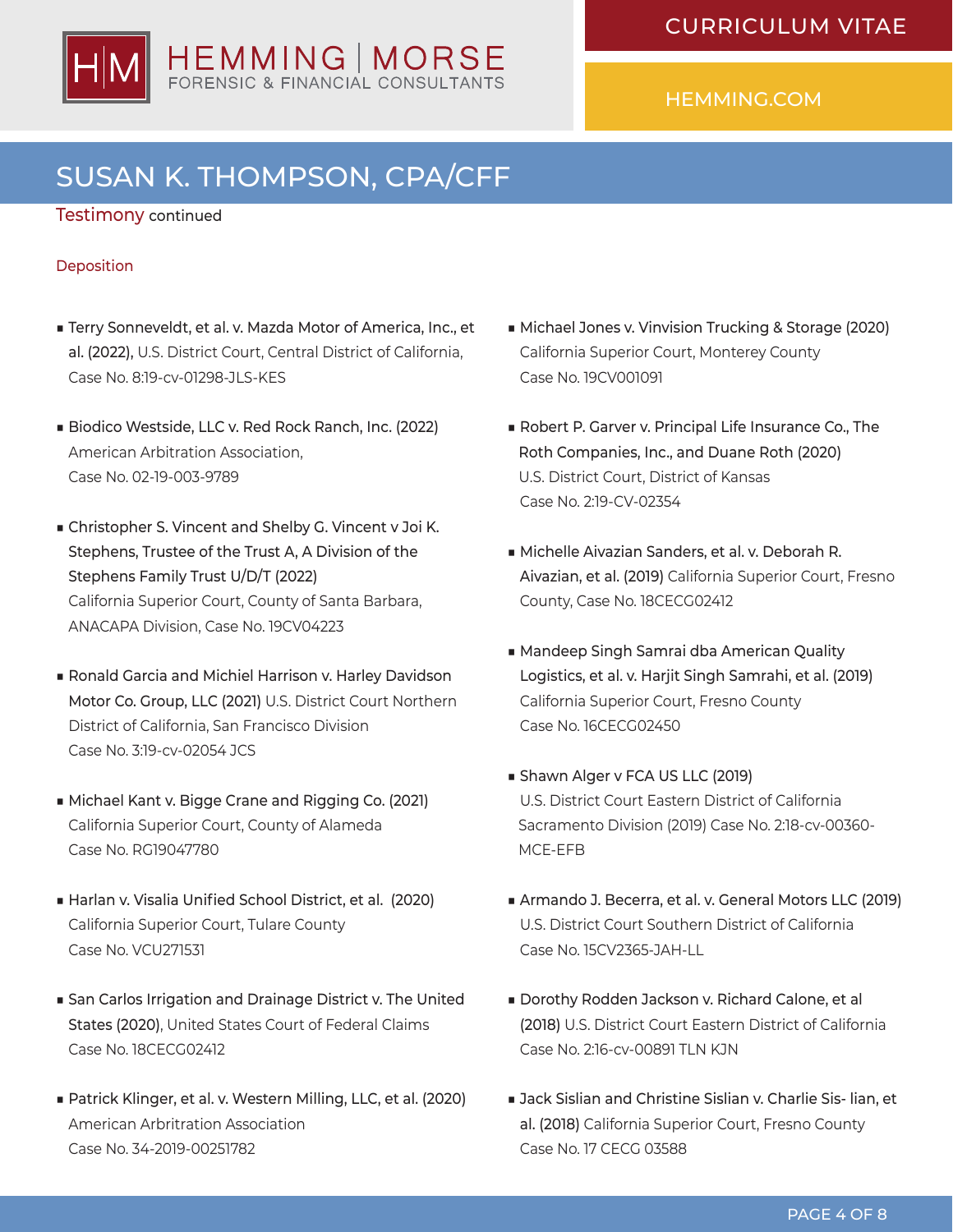

# SUSAN K. THOMPSON, CPA/CFF

#### Testimony continued

#### Deposition continued

- Timothy Norman, Ph.D. v. Hanna Boys Center, Inc. (2018) California Superior Court, Sonoma County Case No. SCV-260065
- In the Matter of The Ernest K. Valorosi and Cheryl Valorosi Revocable Living Trust (2017) California Superior Court, Madera County Case No. MPR013610
- Ariel Elia v. John Roberts, Texas Environmental Products, Inc. (2017) U.S. District Court Eastern District of California, Fresno Division Case No. 1:16-cv-00557-AWI-EPG
- Baltara Enterprises, L.P. v. R&C Patterson Family Limited Partnership, et al. (2017) California Superior Court, Fresno County Case No. 14CECG01033 MWS
- Kobe Falco, et al. v. Nissan North America, Inc. and Nissan Jidosha Kabushiki Kaisha (2017) U.S. District Court Central District of California Case No. 2:13-cv-00686-DDP-MAN
- Monarch Nut Company, LLC and Munger Farms v. Goodnature Products, Inc. (2016) U.S. District Court Western District of New York Case No. 14-cv-01017-WMS
- Alfred Salas and Gloria Ortega v. Toyota Motor Sales, U.S.A., Inc. (2016) U.S. District Court, Central District of California Case No. CV15-08629 FMO (Ex)
- In re Dorothy R. Jackson and Donald D. Jackson Irrevocable Family Trust (2016) California Superior Court, Stanislaus County Case No. 2200192
- Bobby L. Lo and Nancy V. Lo v. Greater Fresno Health Organization, Inc.. dba North Marks Clinic; Vang Moua, et al. (2016) California Superior Court County of Fresno, Civil Division Case No. 15CECG00854
- Star Laundry Services, Inc. v. Western State De- sign, Inc., et al. (2015) California Superior Court County of San Diego - Central Division Case No. 37-2014-00011335-CU-BC-CTL
- ■ Kobe Falco v. Nissan North America, Inc., et al. (2015) U.S. District Court, Central District of California Case No. 2:13-cv-00686-DDP-MANx
- Irvine Apartment Communities, L.P. v. Western National Construction, et al. (2015) American Arbitration Association Case No. 73 443 Y 00234 12
- Anamiria Madrigal, et al. v. New Cingular Wireless Services, Inc., et al. (2015) American Arbitration Association Case No. 74 484 Y 00301 11 nolg
- Melinda Ward v. Superior Carpet Care, et al. (2015) California Superior Court, Fresno County Case No. 13CEGG00704 MWS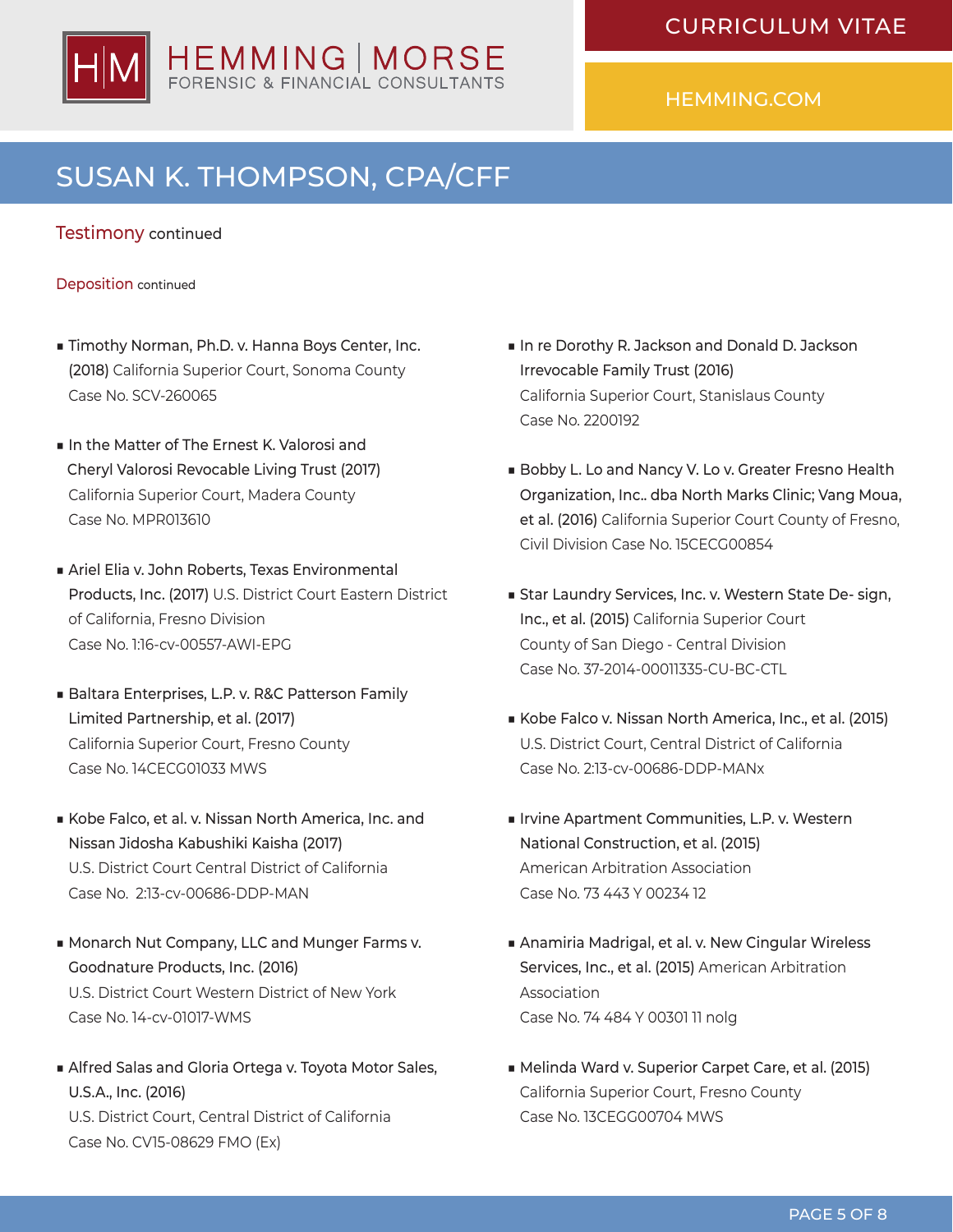

## SUSAN K. THOMPSON, CPA/CFF

Testimony continued

Deposition continued

- Centerplate v. Unite Here (2014) U.S. District Court, Case No. 13-CV-2318 DMR
- Sharron Warehime v. Farmers Insurance (2013) California Superior Court, Fresno County Case No. 08CECG02976
- Fresno RV, Inc., et al. v. Paul Evert's RV Country, Inc., et al. (2013) California Superior Court, Fresno County Case No. 11CECG01433
- Jaime Hernandez v. Eugenia Costa, et al. (2012) California Superior Court, Alameda County Case No. RG1049274
- Muhammad Anwar, M.D. v. State of California, et al. (2012) California Superior Court, Madera County Case No. MCV034056
- Primex Farms, LLC v. Roll International Corp., et al. (2012) California Superior Court, Fresno County Case No. 10CECG01114
- Lopez, et al. v. Allstate Insurance Company, et al. (2012) California Superior Court, Fresno County Case No. 10CECG01035JH
- Bobby L. Lo and Nancy V. Lo v. Greater Fresno Health Organization, Inc.. dba North Marks Clinic; Vang Moua, et al. (2016) California Superior Court County of Fresno, Civil Division Case No. 15CECG00854
- Primex Farms, LLC v. Chapparal Farms, Inc. (2010) California Superior Court, Fresno County Case No. 07CECG02935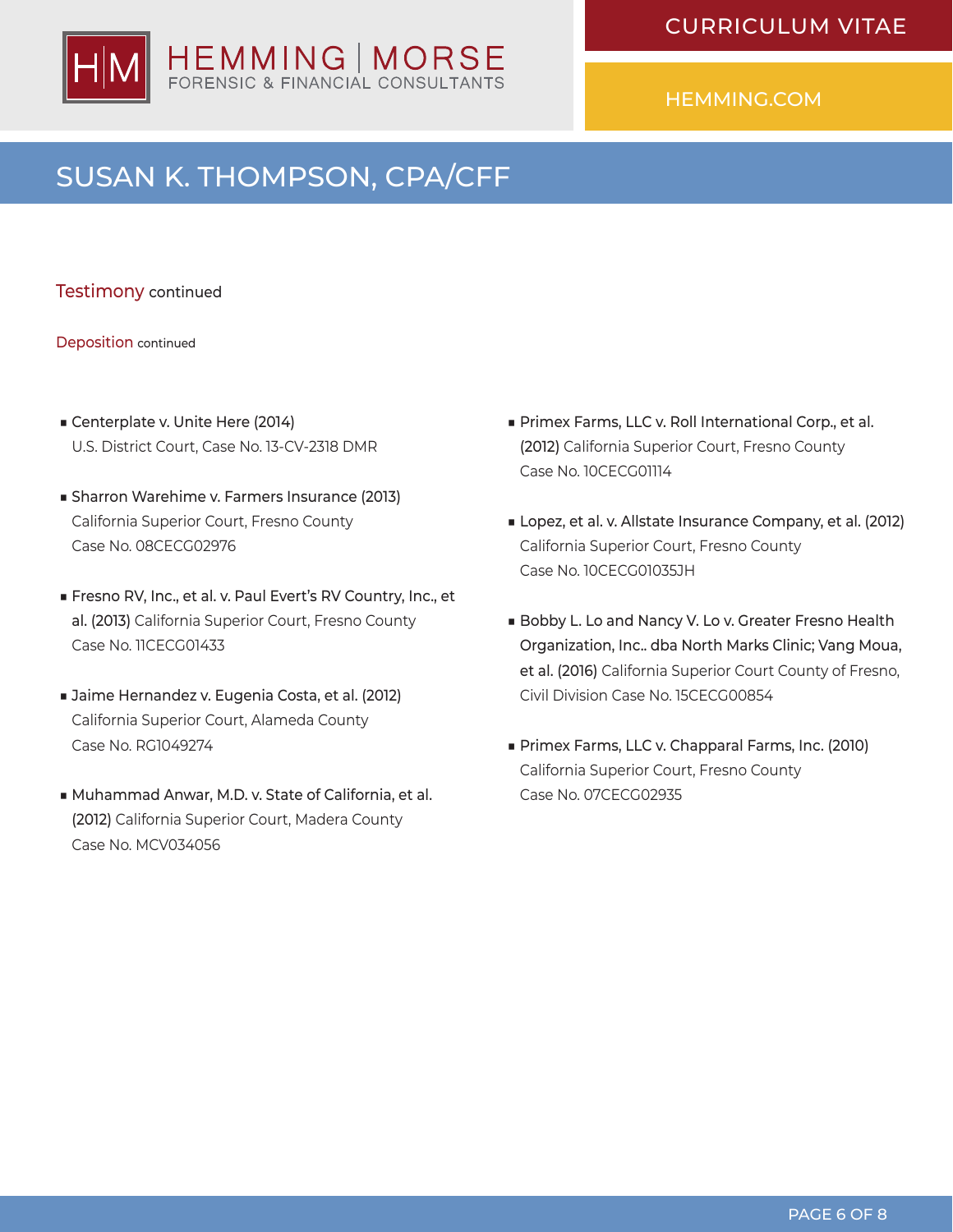

## SUSAN K. THOMPSON, CPA/CFF

### Selected Experience

- Expert witness for plaintiffs' counsel in a wage and hour matter involving multiple employees spanning multiple years. The case involved unpaid overtime, meal and rest break violations, unpaid drive time to job sites, and off-the-clock time for traveling repairmen. Reviewed and analyzed employment history files, time and travel records, job site records, compensation data, and other documents to determine the proper employee compensation and to quantify damages.
- Expert witness for plaintiff in a loss of business income case. Determined the loss that resulted from the failure to plant corn ilage, based on the insurance agent's direction, on land that had previously flooded.
- Accounting consultant for the insured in a large business interruption case involving a nut processing plant. The case went to appraisal upon which each element of loss was unanimously decided in favor of client in excess of \$1 million dollars.
- Accounting consultant for an insurance company to investigate a theft at the insured's nut processing plant. Analysis included documenting the accounting and physical controls surrounding inventory.
- Accounting consultant for a large insurance company in a suspected fraudulent claim of a nut processing plant. Based upon analysis performed, including following transactions through the perpetual inventory system, the receiving and shipping processes, the claim was denied and further action was taken against the insured.
- Performs analysis of Trust Accountings in disputed matters. Has worked in matters where over 10 years of Trust Accounting had to be tested and analyzed for propriety, including analysis of related parties who had financial interactions with the Trust.
- Expert witness for the plaintiff, a nut processor. Calculated damages in a breach of contract dispute, ultimately determining the lost contribution margin due to the breach. Plaintiff was awarded damages according to testimony.
- Accounting consultant to the plaintiff, a nut grower, against their nut processor for suspected fraudulent accounting practices. Analysis included assessing reasonable processing costs, allocation of fixed and variable costs and analysis of third party transactions. The analysis lead to successful settlement in favor of the plaintiff before trial.
- Served as a neutral in an insurance appraisal hearing involving lost profits of a fast food restaurant.
- Performs internal control reviews for not for profit as well as for profit businesses.
- Accounting consultant on behalf of the insurance company to assist in quantifying the losses of their insured's due to Class 1 food recalls, both domestically and internationally. This included interacting with the insured's customers and following the recalled product through all processors up to the point it is sold to the end consumer. Losses included raw product, work in progress and finished goods. The results of the analysis were used by counsel and the insured to settle claims. Assistance was provided in the settlement process as well.